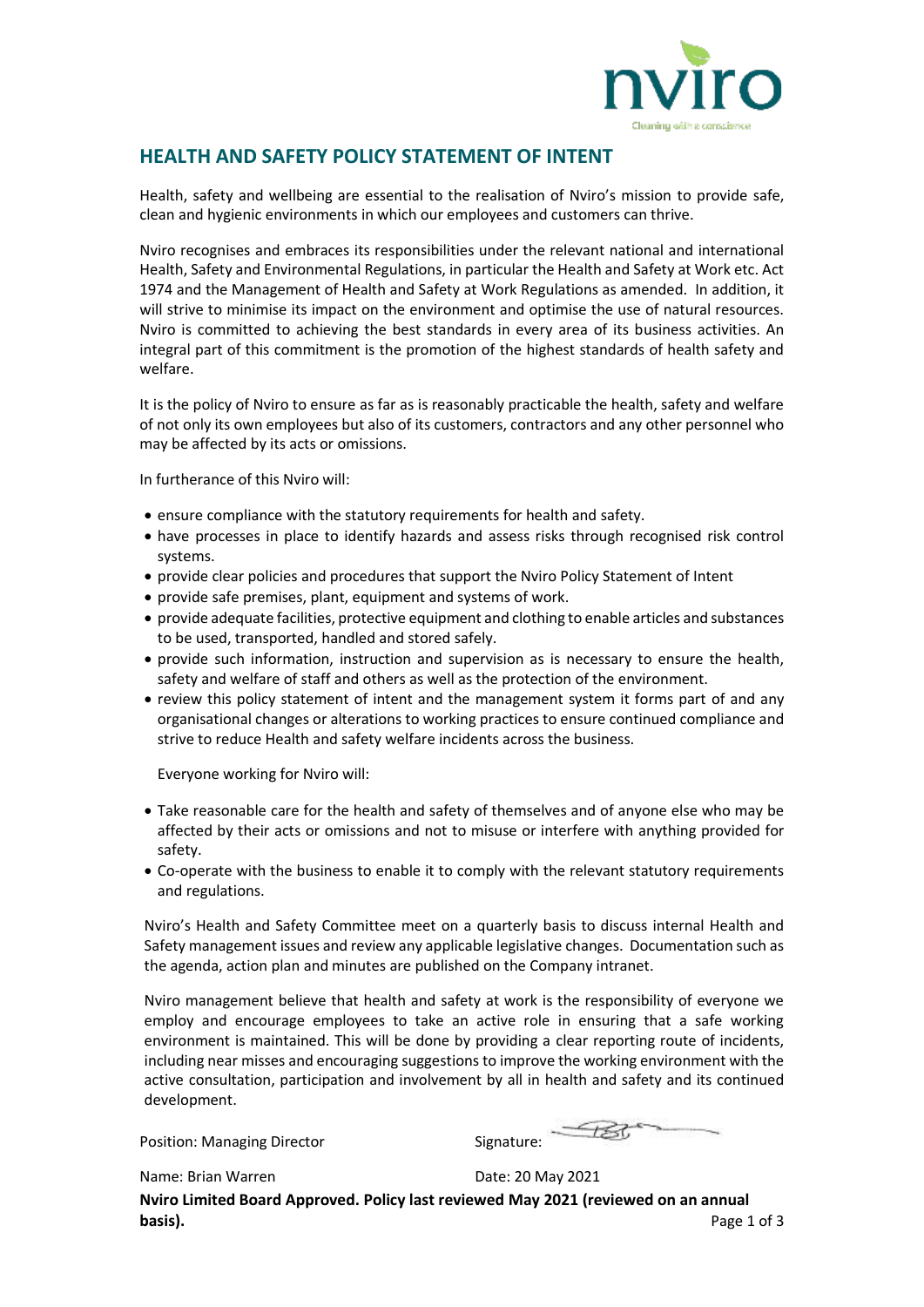

# **HEALTH AND SAFETY POLICY**

Managing Health and Safety is essential in creating a safe environment for both our employees and our customers to thrive. To this end, Nviro is committed to ensuring the development of a positive health, safety and wellbeing culture by integrating awareness of health and safety requirements into everyday working activities and management systems described below.

Nviro recognises and embraces its responsibilities under the relevant national and international Health, Safety and Environmental Regulations, in particular the Health and Safety at Work etc. Act 1974 and the Management of Health and Safety at Work Regulations as amended.

To support the Health and Safety Policy of Intent Nviro have provided clear policies, procedures, arrangements and responsibilities.

Nviro has a robust Health and Safety Management System in place which is accredited to BS OHSAS (Occupational Health & Safety Assessment Scheme) 18001. This accreditation is audited by an external company on an annual basis. Our Management System contains information, guidance and procedures regarding:

- Health and Safety Responsibilities
- Accident/Incident Reporting and Investigation
- Risk Management including risk assessments and method statements.
- COSHH Management
- Regulations including manual handling, PPE, working at height and lone working.
- Fire Management
- Inspections and Auditing internal and external

The contents of the Health and Safety Management System, detailed below, forms part of Nviro's Safety Policy.

## 1 ISO 45001

Health and Safety Policy & Statement of Intent

- 1 Scope
- 2 Normative references
- 3 Terms and definitions
- 4 Context of the Organisation
- 5 Leadership and Worker Participation
- 6 Planning
- 7 Support
- 8 Operation
- 9 Performance evaluation
- 10 Improvement

## **Including the following specific items:**

• Health and Safety Responsibilities and Organisation Responsibilities Management Managing Director Service Director Regional Service Directors Safety Manager

## **Nviro Limited Board Approved. Policy last reviewed May 2021 (reviewed on an annual basis).** Page 2 of 3